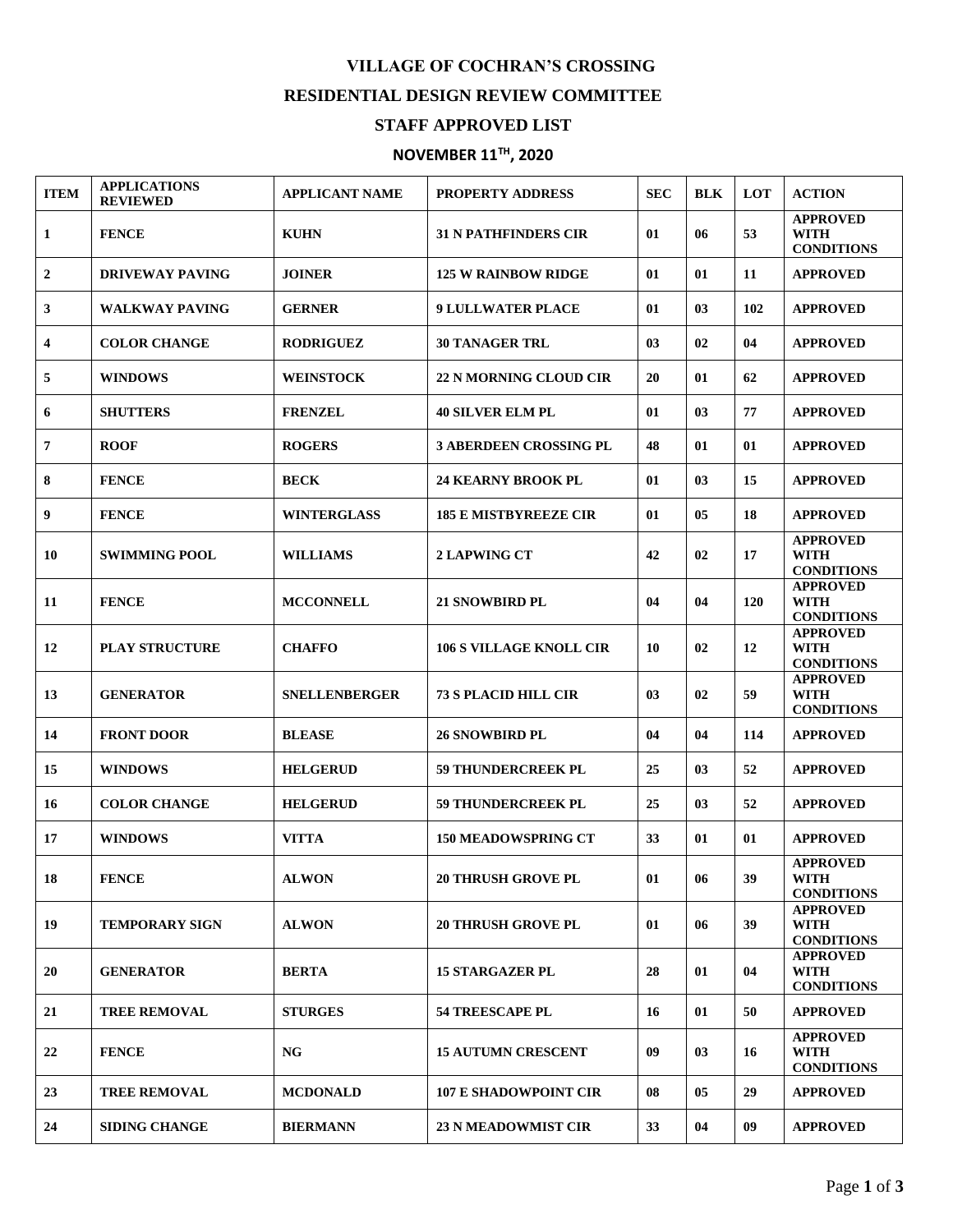| 25 | <b>WINDOWS</b>                                   | <b>BIERMANN</b> | <b>23 N MEADOWMIST CIR</b>   | 33 | 04             | 09             | <b>APPROVED</b>                                     |
|----|--------------------------------------------------|-----------------|------------------------------|----|----------------|----------------|-----------------------------------------------------|
| 26 | <b>FRONT DOOR</b>                                | <b>RAMSEY</b>   | 95 S PLACID HILL CIR         | 03 | 02             | 54             | <b>APPROVED</b>                                     |
| 27 | <b>FENCE</b>                                     | <b>BERTE</b>    | <b>39 GOLDEN SUNSET CIR</b>  | 04 | 04             | 06             | <b>APPROVED</b><br>WITH<br><b>CONDITIONS</b>        |
| 28 | <b>COLOR CHANGE</b>                              | <b>MAREK</b>    | <b>7 FLAGSTONE PATH</b>      | 42 | 02             | 10             | <b>APPROVED</b>                                     |
| 29 | <b>WALKWAY PAVING</b>                            | <b>CANNON</b>   | <b>107 W TRILLIUM CIR</b>    | 19 | 02             | 16             | <b>APPROVED</b>                                     |
| 30 | <b>ROOM ADDITION</b>                             | <b>YAMANI</b>   | <b>54 MYSTIC LAKE CIR</b>    | 21 | 01             | 06             | <b>APPROVED</b><br><b>WITH</b><br><b>CONDITIONS</b> |
| 31 | <b>FENCE</b>                                     | <b>SWAN</b>     | <b>6 WANDFLOWER PL</b>       | 04 | 04             | 122            | <b>APPROVED</b><br>WITH<br><b>CONDITIONS</b>        |
| 32 | <b>TREE REMOVAL</b>                              | <b>HAYNES</b>   | <b>34 W PLACID HILL CIR</b>  | 03 | 01             | 18             | <b>APPROVED</b>                                     |
| 33 | <b>PATIO COVER</b>                               | <b>WEAVER</b>   | <b>42 S COBBLEHILL CIR</b>   | 06 | 03             | 41             | <b>APPROVED</b><br><b>WITH</b><br><b>CONDITIONS</b> |
| 34 | <b>GENERATOR</b>                                 | O'TOOLE         | <b>4 GANNET HOLLOW PL</b>    | 01 | 03             | 47             | <b>APPROVED</b><br><b>WITH</b><br><b>CONDITIONS</b> |
| 35 | <b>COLOR CHANGE</b>                              | <b>WHITE</b>    | <b>38 OUAILROCK PL</b>       | 57 | 01             | 10             | <b>APPROVED</b>                                     |
| 36 | <b>ROOF CHANGE</b>                               | <b>COLEMAN</b>  | <b>3 PURPLE MARTIN PL</b>    | 37 | 01             | 22             | <b>APPROVED</b>                                     |
| 37 | <b>FENCE</b>                                     | <b>HOMEYER</b>  | <b>51 GOLDEN SUNSET CIR</b>  | 04 | 04             | 03             | <b>APPROVED</b><br><b>WITH</b><br><b>CONDITIONS</b> |
| 38 | <b>SIDING CHANGE</b>                             | <b>RIGHI</b>    | <b>6 LINNET CHASE PL</b>     | 03 | 02             | 79             | <b>APPROVED</b>                                     |
| 39 | <b>FENCE</b>                                     | <b>STAUS</b>    | <b>43 GOLDEN SUNSET CIR</b>  | 04 | 04             | 0 <sub>5</sub> | <b>APPROVED</b><br><b>WITH</b><br><b>CONDITIONS</b> |
| 40 | <b>GENERATOR</b>                                 | <b>PUTNAM</b>   | <b>48 PRIDES CROSSING DR</b> | 06 | 05             | 17             | <b>APPROVED</b><br><b>WITH</b><br><b>CONDITIONS</b> |
| 41 | <b>FENCE</b>                                     | <b>RUSSELL</b>  | <b>23 SNOWBIRD PL</b>        | 04 | 04             | 119            | <b>APPROVED</b><br><b>WITH</b><br><b>CONDITIONS</b> |
| 42 | <b>WINDOWS</b>                                   | <b>LINDNER</b>  | <b>39 S INDIAN SAGE</b>      | 12 | 01             | 39             | <b>APPROVED</b>                                     |
| 43 | <b>ROOF CHANGE</b>                               | <b>RUNNELS</b>  | <b>23 THUNDERCREEK PL</b>    | 25 | 02             | 46             | <b>APPROVED</b>                                     |
| 44 | <b>FENCE</b>                                     | <b>MALIN</b>    | <b>47 E RUMPLECREEK PL</b>   | 31 | 02             | 29             | <b>APPROVED</b>                                     |
| 45 | <b>INTERIOR REMODEL</b>                          | <b>MAGUENES</b> | <b>19 WHISPY FERN PL</b>     | 19 | 01             | 09             | <b>APPROVED</b><br><b>WITH</b><br><b>CONDITIONS</b> |
| 46 | <b>WINDOW ADDITION</b>                           | <b>MAGUENES</b> | <b>19 WHISPY FERN PL</b>     | 19 | 01             | 09             | <b>APPROVED</b><br><b>WITH</b><br><b>CONDITIONS</b> |
| 47 | <b>TREE REMOVAL</b>                              | <b>LEUNG</b>    | <b>112 W TRILLIUM CIR</b>    | 19 | 0 <sub>3</sub> | 08             | <b>APPROVED</b><br><b>WITH</b><br><b>CONDITIONS</b> |
| 48 | <b>ROOF CHANGE</b>                               | <b>GREEN</b>    | <b>1 FAWNMIST PL</b>         | 04 | 04             | 107            | <b>APPROVED</b>                                     |
| 49 | <b>STREET RIGHT-OF-WAY</b><br><b>IMPROVEMENT</b> | <b>WIEDNER</b>  | <b>90 W COLDBROOK CIR</b>    | 25 | 01             | 17             | <b>APPROVED</b>                                     |
| 50 | <b>FENCE</b>                                     | <b>CARRANZA</b> | <b>7 SWEETDREAM PL</b>       | 19 | 03             | 34             | <b>APPROVED</b>                                     |
| 51 | <b>TREE REMOVAL</b>                              | <b>CRAIG</b>    | <b>11 FLATCREEK PL</b>       | 24 | 02             | 22             | <b>APPROVED</b>                                     |
| 52 | <b>FIRE DAMAGE REPAIR</b>                        | <b>NELSON</b>   | <b>75 QUIET OAK CIR</b>      | 02 | 01             | 45             | <b>APPROVED</b><br><b>WITH</b><br><b>CONDITIONS</b> |